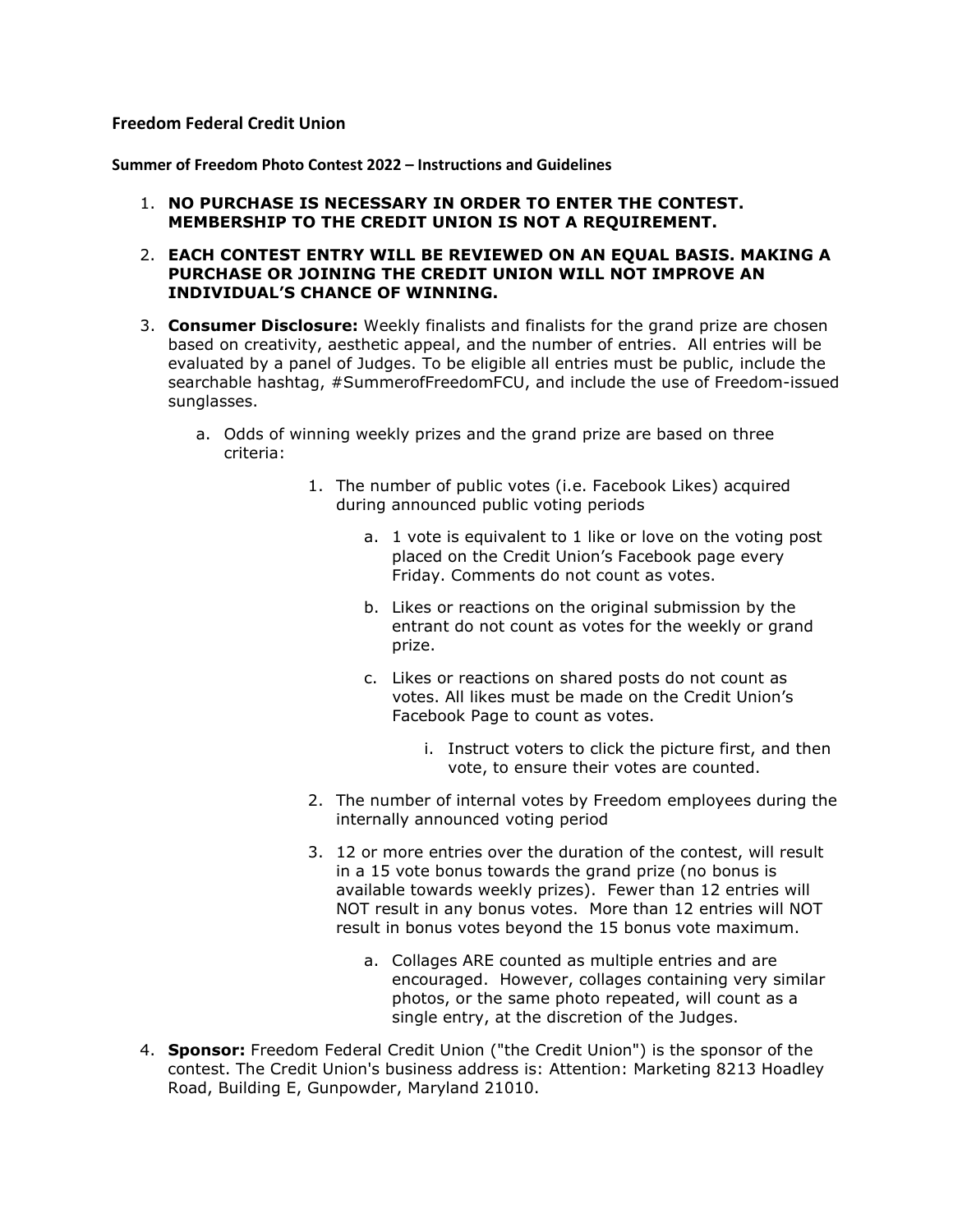- 5. **Contest Period:** The contest will accept entries from July 1, 2022 at 12:OO AM, through August 11, 2022 at 11:59 PM, but will conclude with the Grand Prize Voting Day on August 16-17, 2022 at the announced time. The 6-week entry period will feature weekly prizes for the first 6 weeks and a grand-prize competition the week following (the 9<sup>th</sup> week). The grand prize winner will be announced no later than August 17, 2022. Each week of the contest entry period will commence on Friday at 12:00AM and end Thursday at 11:59 PM. Public voting sessions will run on the Credit Union's Facebook page, each Friday during the contest period during announced time frames. Weekly winners will be announced via the Credit Union's Facebook page each Friday during the contest period.
- 6. **Eligibility:** Freedom Federal Credit Union members and non-members aged 18 years and over are eligible to win. Participants must be able to collect their prizes in person at a branch if requested within 30 days and participate in a check presentation if awarded the grand prize. To be valid, each entry (social post) must be public, include the searchable hashtag, #SummerofFreedomFCU and include the use of Freedom-issued sunglasses. Freedom Federal Credit Union employees, officials, and their immediate family members are not eligible to win the prizes designated for general participants. Contest judges are not eligible to win prizes.
- 7. **Contest Entries:** The contest will accept entries from July 1, 2022 at 12:OO AM, through August 11, 2022 at 11:59 PM. Early entries submitted between June 1, 2022 and June 30, 2022, will count towards the first week of the contest. Entries submitted after August 11, 2022 will NOT be eligible. To enter, follow Freedom on the social media platform you wish to use for your submission. Then submit a photo with your Freedom-issued sunglasses via the Credit Union's Facebook (**@FreedomFCU**), Twitter (**@FreedomFedCU**), or Instagram (@**freedomfedcu**) social media account, or submit via your own social account, using #SummerofFreedomFCU and ensuring your post is publically searchable. All entries must include the Hashtag, #SummerofFreedomFCU and be set to "public" so that it is searchable. You may enter the contest as many times as desired, however, each photo may only be entered once. Extremely similar photos may not be counted, at the discretion of our panel of judges. Collages are encouraged, and count as multiple entries, but only if the photos contained vary, at the discretion of the panel of judges. Photos that win a weekly contest, will automatically move on to the finalist round, but that photo may be substituted for a different entry or as a collage of entries by the same individual at the discretion of the judges. Once submitted, entries become the sole property of the Credit Union, can be shared on the Credit Union's social sites, press releases, and in other marketing collateral. Entries will not be acknowledged or returned.

By submitting a photo, you are entering the Photo Contest, agreeing to the complete Official Rules of the Photo Contest, granting the Credit Union the right to identify you as the owner of the photo and certifying that the photo submitted is your original photo, created solely by you and that no other party has any right, title, claim or interest in the photo.

8. **Contest Winner:** The weekly contest winners will be chosen on or before 5:00 p.m. every Friday during the contest period, and the grand prize winner will be chosen before 5:00pm on August 17, 2022. Weekly winners are only eligible to win a weekly contest once during the contest period, but may continue to submit photos or collages to earn the 15 vote bonus towards the grand prize. The winners need not be present to win and will be notified using the social media platform through which the photo was submitted or via email if that information is available. The grand prize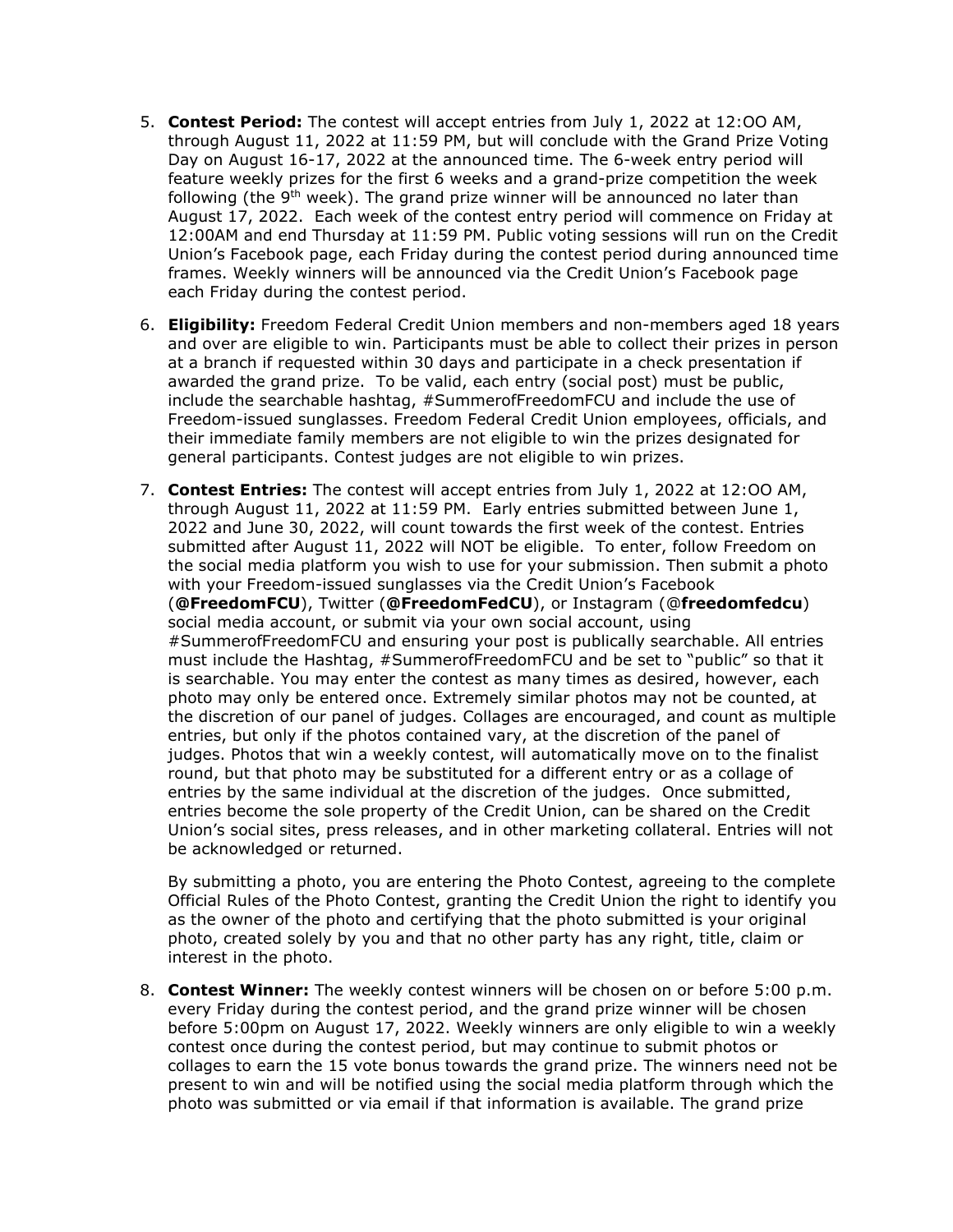winner is required to participate in a publicity event, a check presentation, where their photo will be taken and used for marketing purposes.

- 9. **Prize(s):** One or more gift cards will be awarded to each weekly contest winner for the first 6 weeks. Each weekly prize has a fair market value of at least \$50. A \$1,000.00 prize will be awarded to the entrant whose photo is chosen as the grand prize winner by the criteria cited in **Consumer Disclosure 3a**.
- 10. **Liability/General Rules:** The Credit Union is not responsible for any loss which may occur in connection with the contest. Entrant agrees to hold the Credit Union harmless from any liability arising from participation in the contest or the acceptance, receipt, possession or misuse of the prize. The Credit Union and each of its officers, directors, employees, members and representatives and agents are not responsible for any negligence, claim, liability, injury, property loss or other damages of entrants and/or winners arising from, or in connection with, acceptance, receipt, possession or use/misuse of prizes awarded or participation in this contest. The Credit Union is not responsible for any incorrect or inaccurate information, whether caused by tampering, hacking or by any of the equipment or programming associated with the contest. Prizes cannot be substituted, assigned or transferred by winners.

Photos will be chosen as finalists by a panel of judges based on quality, creativity, overall impression and potentially cohesion with other submissions to form a theme. Freedom Federal reserves the right to edit and/or collage photos, and based on quality of submissions, we may choose not to publish the winning photo. The Credit Union reserves the right to disqualify entrants who fail to follow these Official Rules and regulations or who make any misrepresentations relative to the contest and redemption of a prize. Photographs that include profane, crude, or explicit imagery are strictly prohibited, and may disqualify the entrant from the contest at the discretion of the Judges.

- 11. **Collection of Prize(s):** The winner must pick up his/her prize at an agreed-upon Freedom branch or in the case of an egift card, will need to follow the instructions emailed to them. Winner has 30 days from the date of notification to claim his/her prize.
- 12.**Tax Issues:** The Credit Union will report all prize winnings to the appropriate state and federal agencies as required by applicable law. Winner is responsible for all tax consequences (if any) of the prize. The winner acknowledges this responsibility by entering the contest.
- 13. **Publicity Authorization:** The winner agrees to permit the Credit Union to utilize his/her name and photo in promotional and other Credit Union materials, without additional compensation or permission, except where prohibited by law. Any submission may appear in Freedom's advertising, including but not limited to its social media accounts, website, newsletter, ads, brochures, marketing collateral and/or calendar.
- 14. **Arbitration:** Except where prohibited by law, as a condition of participating in this contest, entrant agrees that (1) any and all disputes and causes of action arising out of or connected with this contest or any prizes awarded, shall be resolved individually, without resort to any form of class action, and exclusively, by final and binding arbitration under the rules of the American Arbitration Association ("AAA") and shall be held at the AAA regional office nearest the participant; (2) the Federal